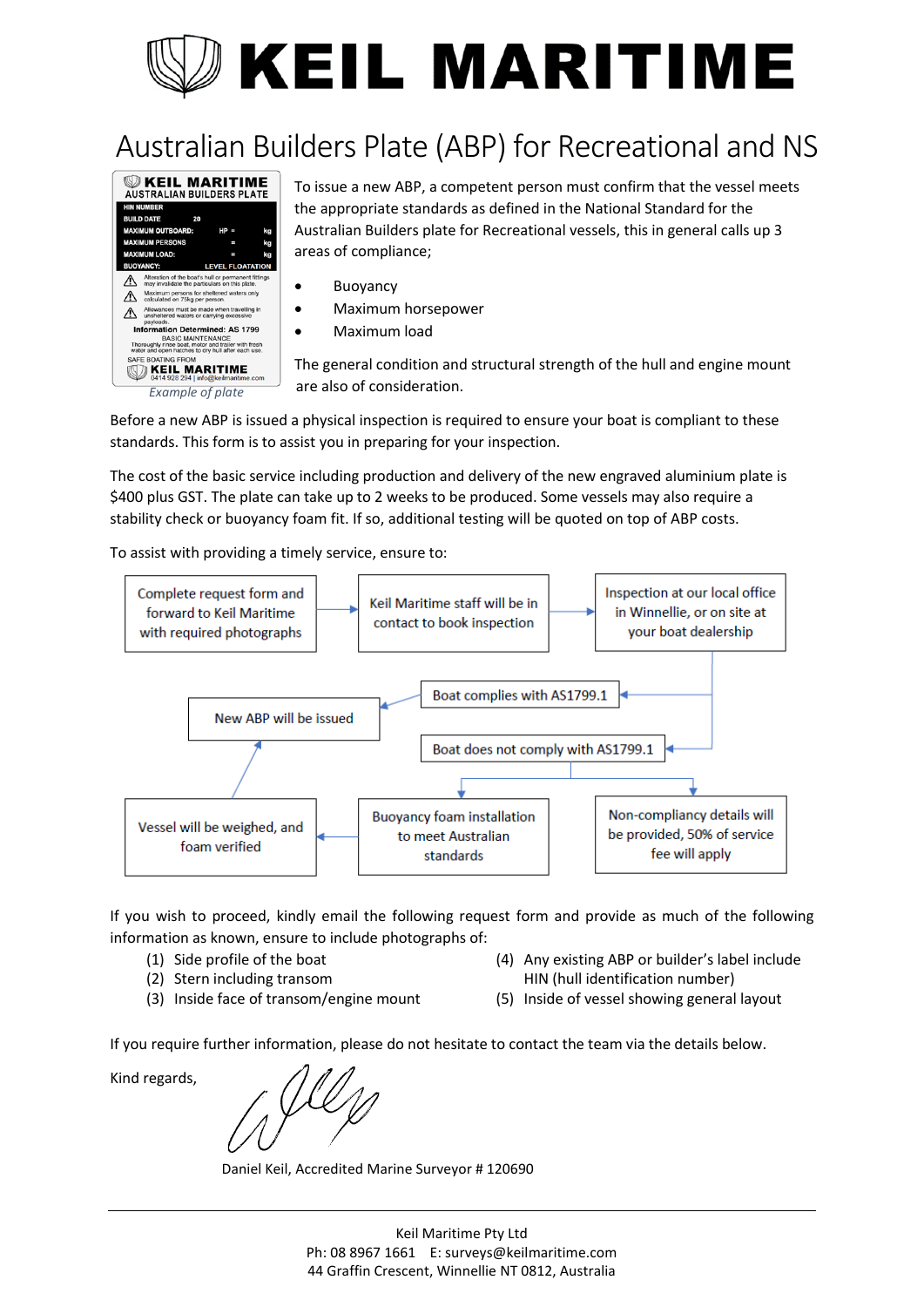# **KEIL MARITIME**

## Australian Builders Plate (ABP) for Recreational Boats

#### How to measure your boat



This diagram shows how to measure length (L), beam (B) and depth (D).

The diagram and listed information are generic so some requested information may not be relevant to you or your boat.

L is taken on the centre line from the bow to the transom excluding any rub rails, extensions or bow sprits. B is taken from amidships and also excludes any rub rails.

Measurements should be in millimetres.

Once we have these details, we can do the required calculations rate for your new ABP to be affixed to the vessel.

If required, we can also send you a rating statement in PDF format by email outlining the revised powering and/or carrying capacities and a copy of the new ABP to be produced. This can then be emailed to your engine supplier or insurer.

#### **Please note:**

### **Polystyrene Foam does not meet the requirements of Clause 2.5.3 and will require to be replaced with approved foam prior to new ABP being issued.**